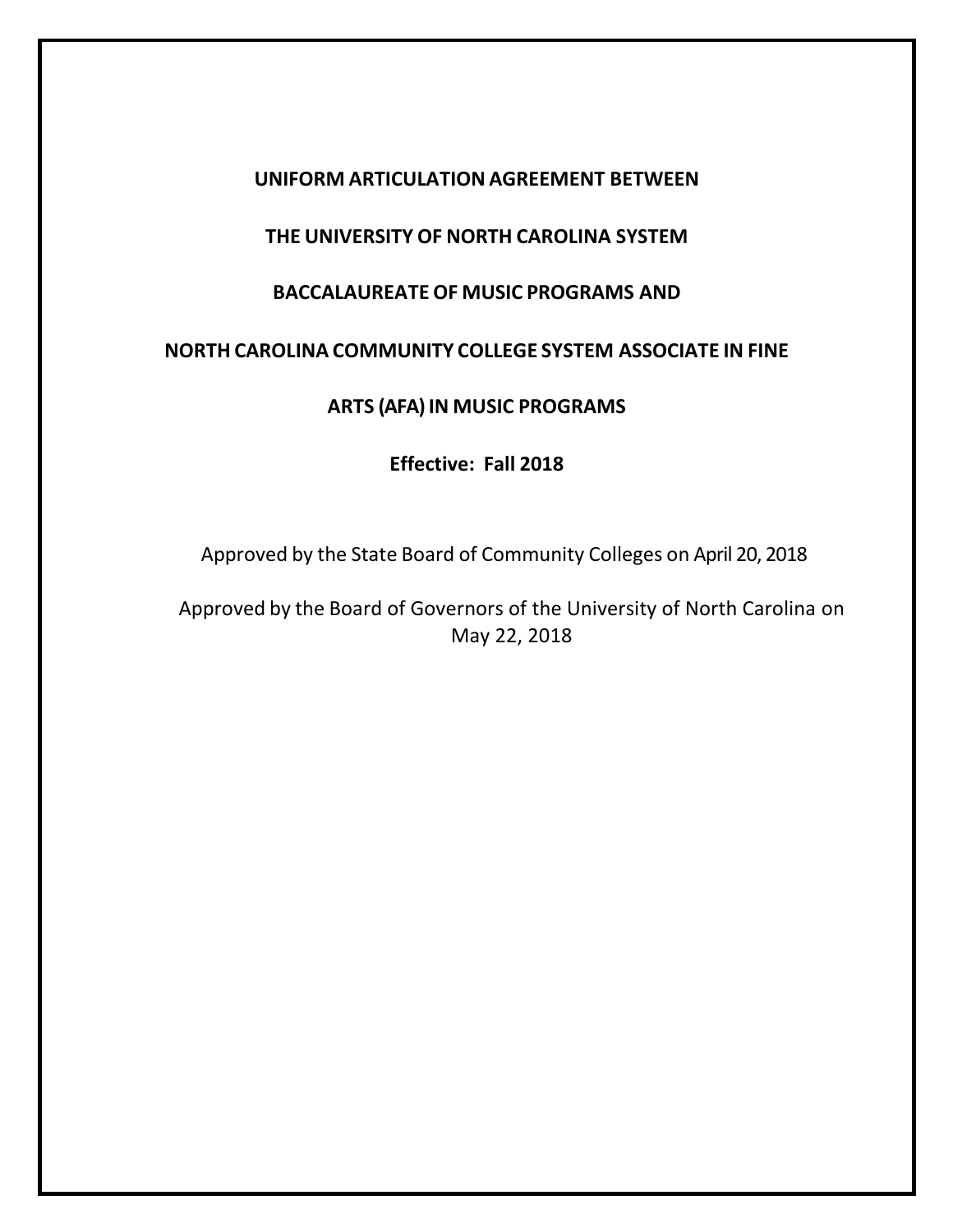# **TABLE OF CONTENTS**

# **Appendices**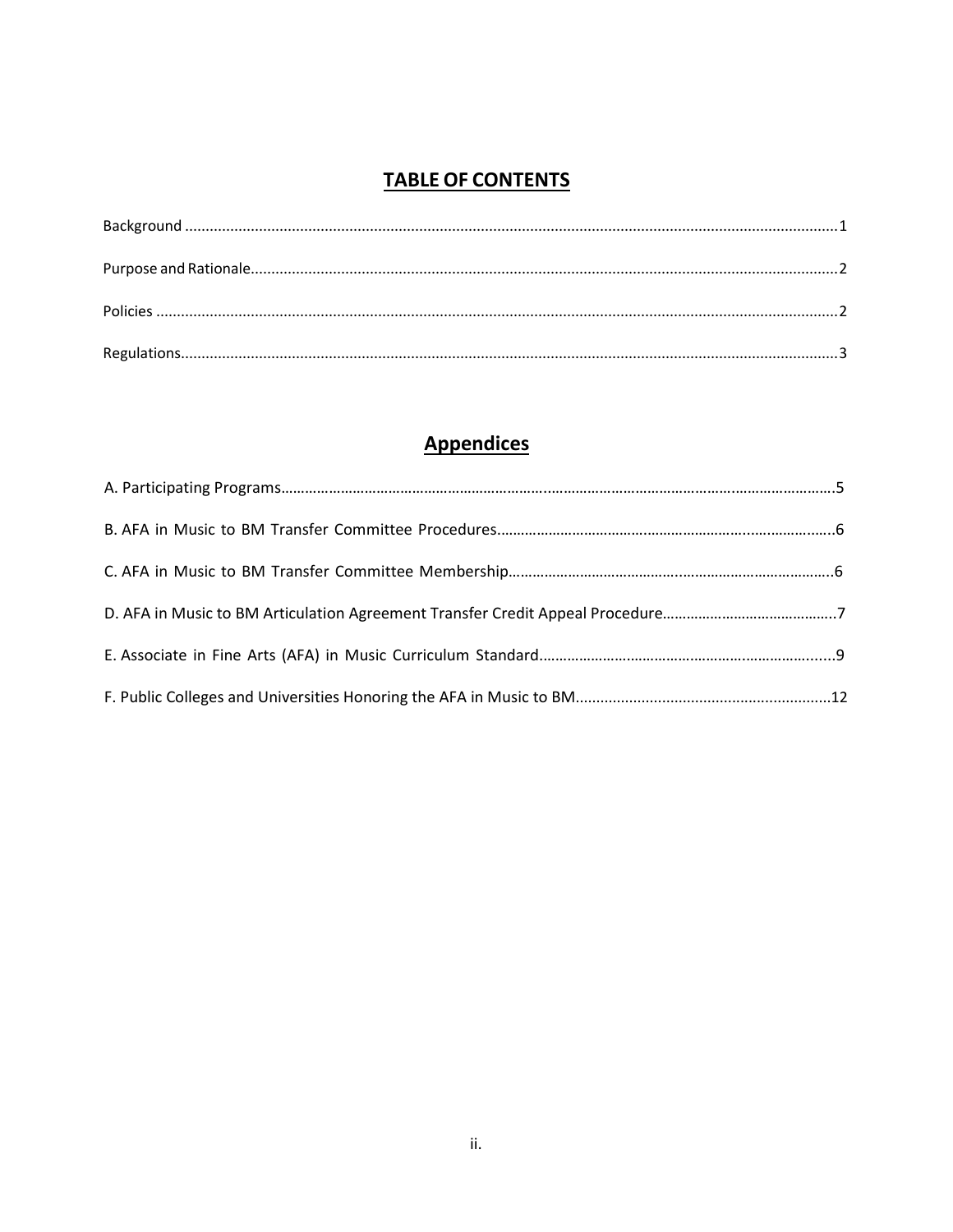### <span id="page-2-0"></span>**Background**

Since 2014, community college and university music faculty, department chairs, and administrators have been focused on forging productive, collaborative relationships founded on the common goal of best serving students who pursue music in North Carolina's public community colleges and universities. The implementation of the 2014 Comprehensive Articulation Agreement between the two systems presented motivation for music programs across North Carolina's institutions of public higher education to reevaluate the needs of students, to improve curriculum, and to commit to improving inter-institutional collaboration in order to put student success first. There is strong evidence these efforts have been successful, with highlights including the establishment of the North Carolina Community College AFA Association (NCCCAFAA) and the creation of the annual North Carolina Community College Fine Arts Conference, a statewide conference for both community college and university faculty that is in its fifth year in 2018.

School of Music representatives from North Carolina public universities and the NCCCAFAA have worked together to develop improvements in the transfer process, including the following changes: the creation, submission, and implementation of the community college Associates in Fine Arts (AFA) Music curriculum standard revision; the establishment of a community college music core that is closely aligned with a university foundations core; and the creation of an AFA in Music degree to Bachelor of Music degree Uniform Articulation Agreement.

The Associate in Fine Arts in Music to Bachelor of Music Articulation Agreement (AFA in Music to BM) is an agreement jointly created by the North Carolina Community College System AFA in Music programs and the University of North Carolina System BM programs. The AFA in Music to BM is focused on facilitating transfer for students who begin music studies at a community college and then transfer to one of the UNC System BM programs. There are ten BM-granting institutions within the UNC System. While the individual names of these BM degrees may vary slightly between programs, for the sake of consistency and clarity we will refer to all four-year BM [music] degrees as "BM" within this document. The specific title of each degree will be listed in Appendix A, under Participating Programs.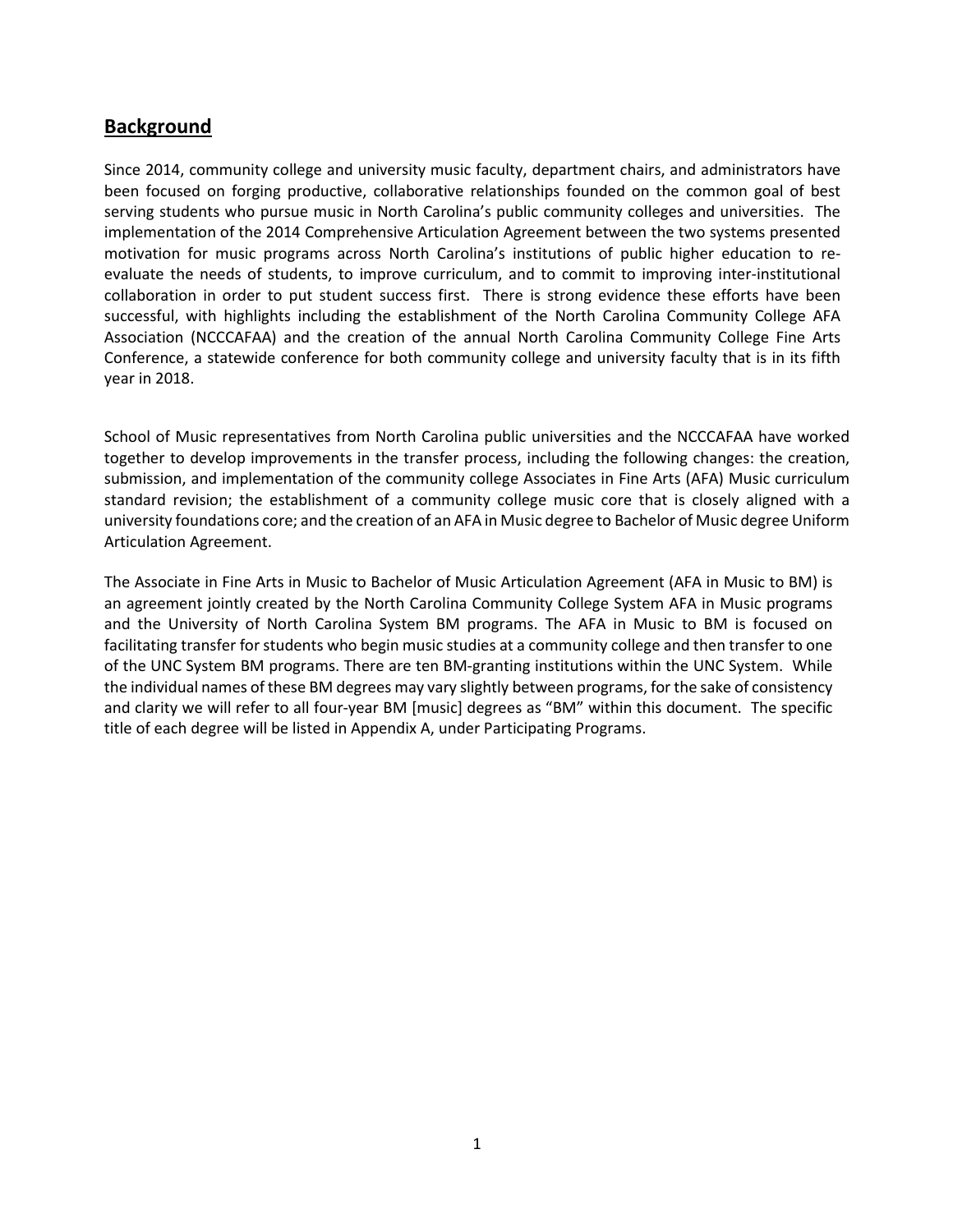### <span id="page-3-0"></span>**Purpose and Rationale**

This document presents a uniform, statewide academic progression agreement that will promote educational advancement opportunities for Associate in Fine Arts (AFA) in Music graduates moving between North Carolina community colleges and the constituent institutions of the University of North Carolina System in order to complete Bachelor of Music (BM) degrees. It describes a progression degree plan that includes required general education and prerequisite courses that are acceptable to all statefunded BM programs. AFA in Music graduates will meet entrance requirements at all of North Carolina's public universities and will meet entrance requirements for application directly to the BM programs. AFA in Music graduates must meet the admission requirements and associated timelines as published by each BM program. Acceptance into any BM program is not guaranteed.

This proposal supports the mission of the State Board of Community Colleges along with the stated goals of the University of North Carolina System's strategic document *Higher Expectations:* Access, Affordability, and Efficiency. It moves these objectivesforward by creating a more seamless and rational transfer process for community students who graduate with an AFA in music.

## <span id="page-3-1"></span>**Policies**

The policy governing the AFA in Music to BM is made by the State Board of Community Colleges and the UNC Board of Governors. It applies to all North Carolina community collegesthat offer the AFA in Music program and to those constituent institutions of the University of North Carolina System that operate BM programs. For the list of participating programs, see Appendix A. The AFA in Music to BM applies to all community college students who enter a AFA in Music degree program after the effective date of this agreement and who successfully complete the AFA in Music Degree.

### **AFA in Music to BM Transfer Committee (AFABMTC)**

Authority to interpret and make changes in the AFA in Music to BM rests with the AFA to BM Transfer Committee (AFABMTC). The AFABMTC is an eight-member co-chaired committee appointed by the presidents of the North Carolina Community College System and the University of North Carolina System. Questions concerning the AFA in Music to BM should be directed to the appropriate system's chief academic officer (CAO) with an explanation of the institutional policy that may (appear to) be in conflict with AFA in Music to BM. The CAO will forward unresolved questions to the AFABMTC for resolution. Each system will appoint one ex-officio non-voting member of the AFABMTC. For further details, see Appendices B and C.

### **Transfer Credit Appeal**

<span id="page-3-2"></span>AFA in Music to BM students who perceive that the terms of the AFA in Music to BM have not been honored may follow the AFA in Music to BM Transfer Credit Appeal Process as outlined in Appendix D.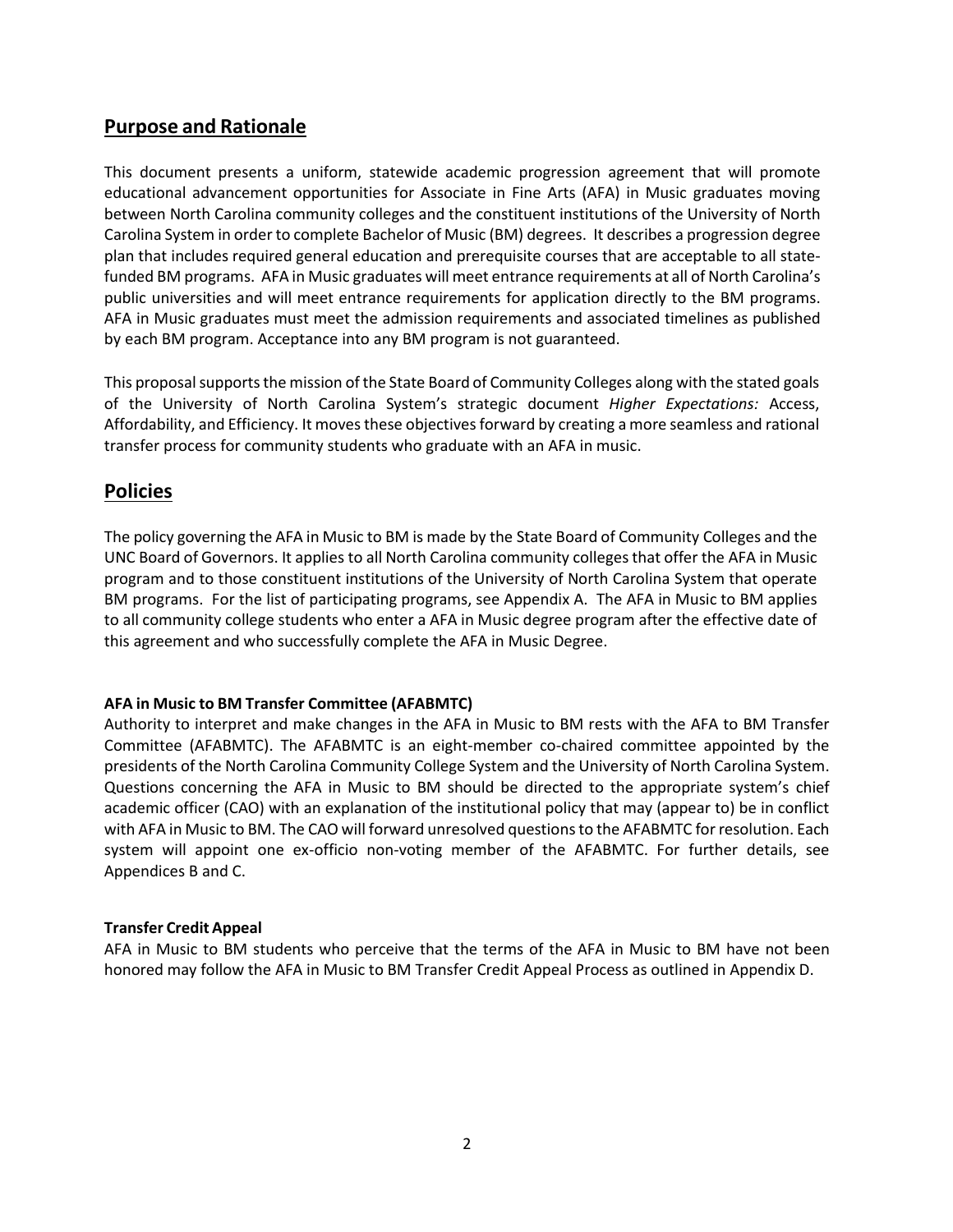## **Regulations**

### **Transfer of Credits**

The AFA in Music to BM establishes the procedures governing the transfer of credits for students who graduate from AFA in Music programs in the North Carolina Community College System and apply to BM programs at constituent institutions of the University of North Carolina System. The AFA in Music to BM does not address admission to a specific institution or BM program within an institution, nor does it imply a specific time toward degree completion.

### **1. Eligibility**

To be eligible for the transfer of credits under the AFA in Music to BM, an applicant must enter a community college AFA in Music program on or after the effective date of this agreement. Applicants must earn an AFA in Music degree in a North Carolina community college with a GPA of at least 2.0 and a grade of C or better in all transfer courses. To be eligible an applicant must meet the receiving institutions admissions requirements.

In order to use the AFA in Music to BM effectively, students should follow the prescribed AFA in Music course list. (Appendix E)

### **2. Procedures governing transfer of Associate in Fine Arts in Music into Bachelor of Music**

- a. The AFA in Music to BM enables students who have graduated from North Carolina community college AFA in Music programs to complete a common list of courses that meet the entrance requirements at all of the BM programs at the constituent institutions of the University of North Carolina System. Music program admissions are competitive, therefore no student is guaranteed admission to a music program. In addition to meeting entrance requirements, transfer students may also be required to audition depending on the audition requirements of each institution.
- b. A student who completes an AFA in Music with a GPA of at least 2.0, earns a grade of C or better in the AFA in Music to BM courses listed in Appendix E, and meets the receiving institution's admissions requirements will have fulfilled the BM program entry requirements, and all courses in the Universal General Education Transfer Component will transfer with course equivalency to fulfill general education requirements for the BM. This agreement does not exempt students from meeting the minimum admissions requirement.
- c. These students will receive at least 60 semester hours of academic credit for courses with a grade of C or better toward the appropriate BM degree upon admission to a UNC institution.

### **3. Certification of the Associate of Fine Arts in Music degree completion**

Certification of completion of the Associate of Fine Arts in Music degree is the responsibility of the community college at which the courses were completed. Transcript identification of the Universal General Education Transfer Component courses is also the responsibility of the community college at which the courses were completed.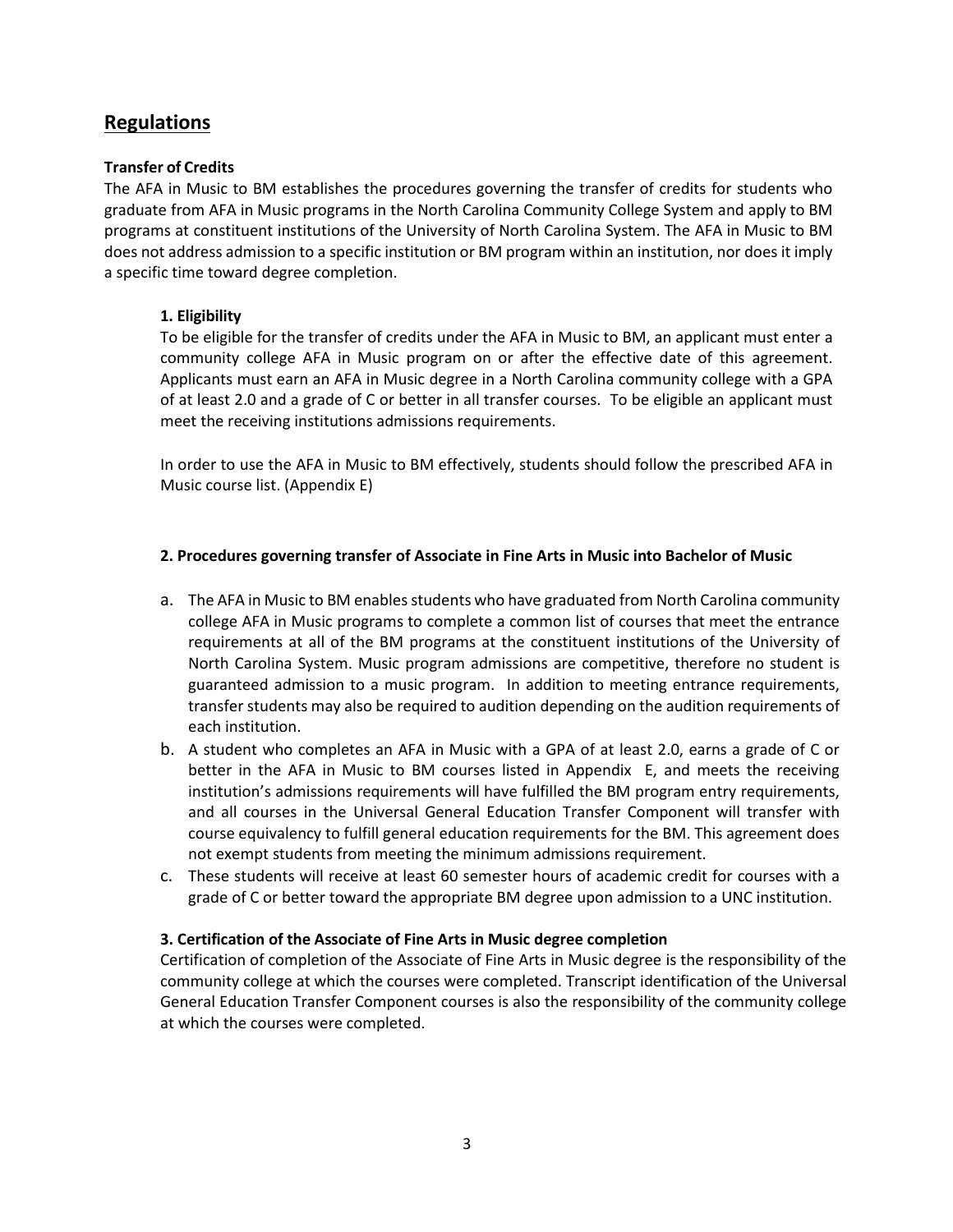#### **4. Transfer of courses not originated at North Carolina community colleges**

Transfer courses that do not originate in a North Carolina community college or a UNC System institution may be used under the AFA in Music to BM with the following stipulations:

- a. Courses must be completed at a regionally accredited institution of higher education;
- b. Courses must meet general education requirements; and
- c. Courses may total no more than 14 hours of general education course credit.
- d. If the courses are used to complete the AFA in Music degree, the courses will transfer as a part of the degree.

#### **5. Transfer of Advanced Placement (AP) course credit**

Advanced Placement (AP) course credits, awarded for a score of three or higher, are acceptable as part of a students successfully completed AFA in Music degree under the AFA in Music to BM.

#### **Impact of the AFA in Music to BM on other articulation agreements**

The AFA in Music to BM takes precedence over bilateral articulation agreements established between constituent institutions of the University of North Carolina System and the North Carolina Community College System, but does not necessarily preclude such agreements. Institution-to-institution articulation agreements that fall within the parameters of the AFA in Music to BM and enhance transferability of students from community colleges to senior institutions are acceptable. Institutional agreements conflicting with the AFA in Music to BM are not permitted.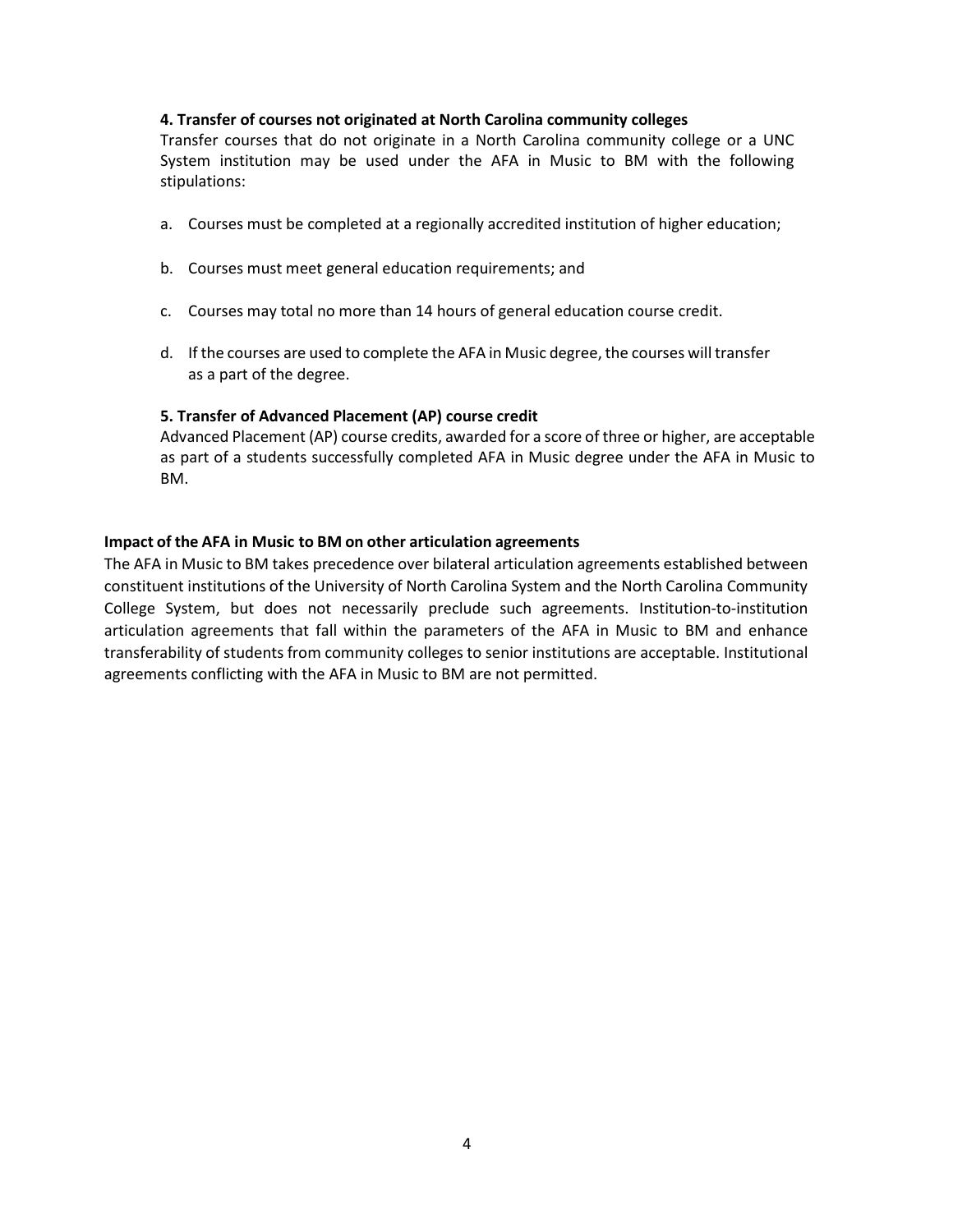### **Appendix A**

### **Participating Programs**

as of January 20, 2018

**North Carolina Community Colleges System institutions with approval to offer the Associate in Fine Arts in Music (A10700) degree:**

Alamance Community College Blue Ridge Community College Caldwell Community College and Technical Institute Cape Fear Community College Catawba Valley Community College Central Piedmont Community College Coastal Carolina Community College Craven Community College Fayetteville Technical Community College Guilford Technical Community College Isothermal Community College Lenoir Community College Mitchell Community College Montgomery Community College Pitt Community College Roanoke-Chowan Community College Sandhills Community College

#### **University of North Carolina System Bachelor of Music Programs**

Appalachian State University East Carolina University North Carolina Central University University of North Carolina at Chapel Hill University of North Carolina at Charlotte The University of North Carolina at Greensboro The University of North Carolina at Pembroke University of North Carolina School of the Arts University of North Carolina Wilmington Western Carolina University

*For the most current list of community colleges approved to offer the Associate in Fine Arts in Music (A10700), please visit the NC Community College System catalog at [http://www.nccommunitycolleges.edu/academic](http://www.nccommunitycolleges.edu/academic-programs/education-catalog)[programs/education-catalog.](http://www.nccommunitycolleges.edu/academic-programs/education-catalog)*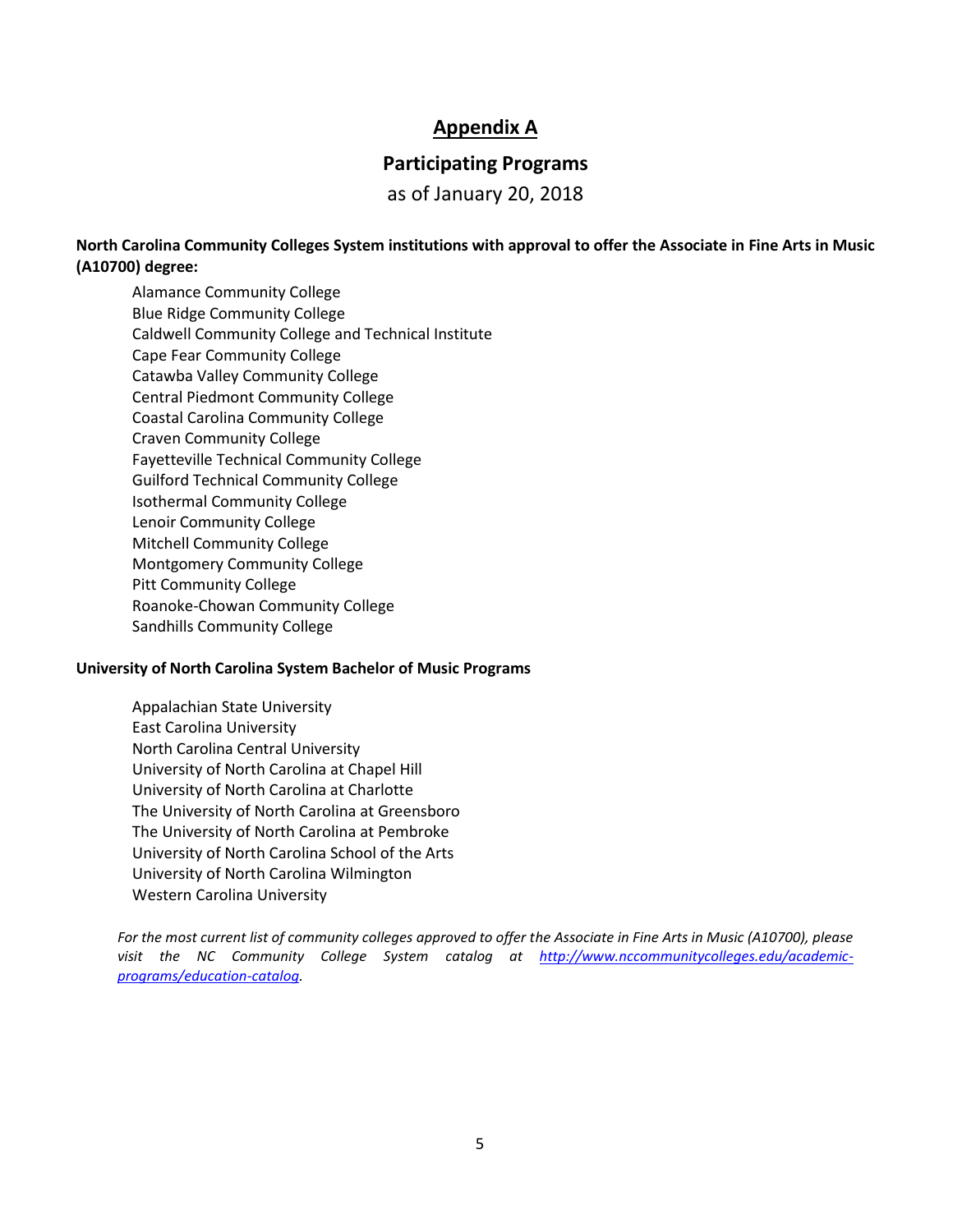# **Appendix B**

# **AFA in Music to BM AA Transfer Committee Procedures**

Articulation between the North Carolina Community College System and the University of North Carolina System is a dynamic process. To ensure the currency of the AFA in Music to BM Articulation Agreement, occasional modifications to that agreement may be necessary. The AFA in Music to BM Transfer Committee (AFABMTC) will receive requests for modification only upon the recommendation of the chief academic officer of the NCCCS or UNC System. Because the modification process involvesfaculty and administrative review, this process may require up to 12 monthsfor final action. Decisions made by the AFABMTC will be consistent with all pertinent accreditation standards.

# **Appendix C AFA in Music to BM Articulation Agreement Transfer Committee Membership**

AFABMTC members shall serve three-year staggered terms. An individual may serve no more than two consecutive terms. Some initial appointments may be for one or two years to allow for staggering of terms.

The AFABMTC shall have co-chairs, one from the NCCCS membership and one from the UNC membership. Cochairs shall be elected by the membership and shall serve staggered terms.

### **NCCCS Members:**

Four representatives including:

- o One representative from the NCCCS administration (non-voting)
- o One representative from the NCCCS AFA Association Executive Committee (an AFA in Music representative)
- o Two representatives from the community college AFA in Music schools. These two members will be nominated by their peers and appointed by the CAO of the NCCCS. Self-nomination with endorsement by peers is permitted.

### **UNC System Members:**

Four representatives including:

- o One representative from the University of North Carolina System office (non-voting)
- o Three representatives from the university BM institutions. These three members will be nominated by their peers and appointed by the CAO of the UNC System. Self-nomination with endorsement by peers is permitted.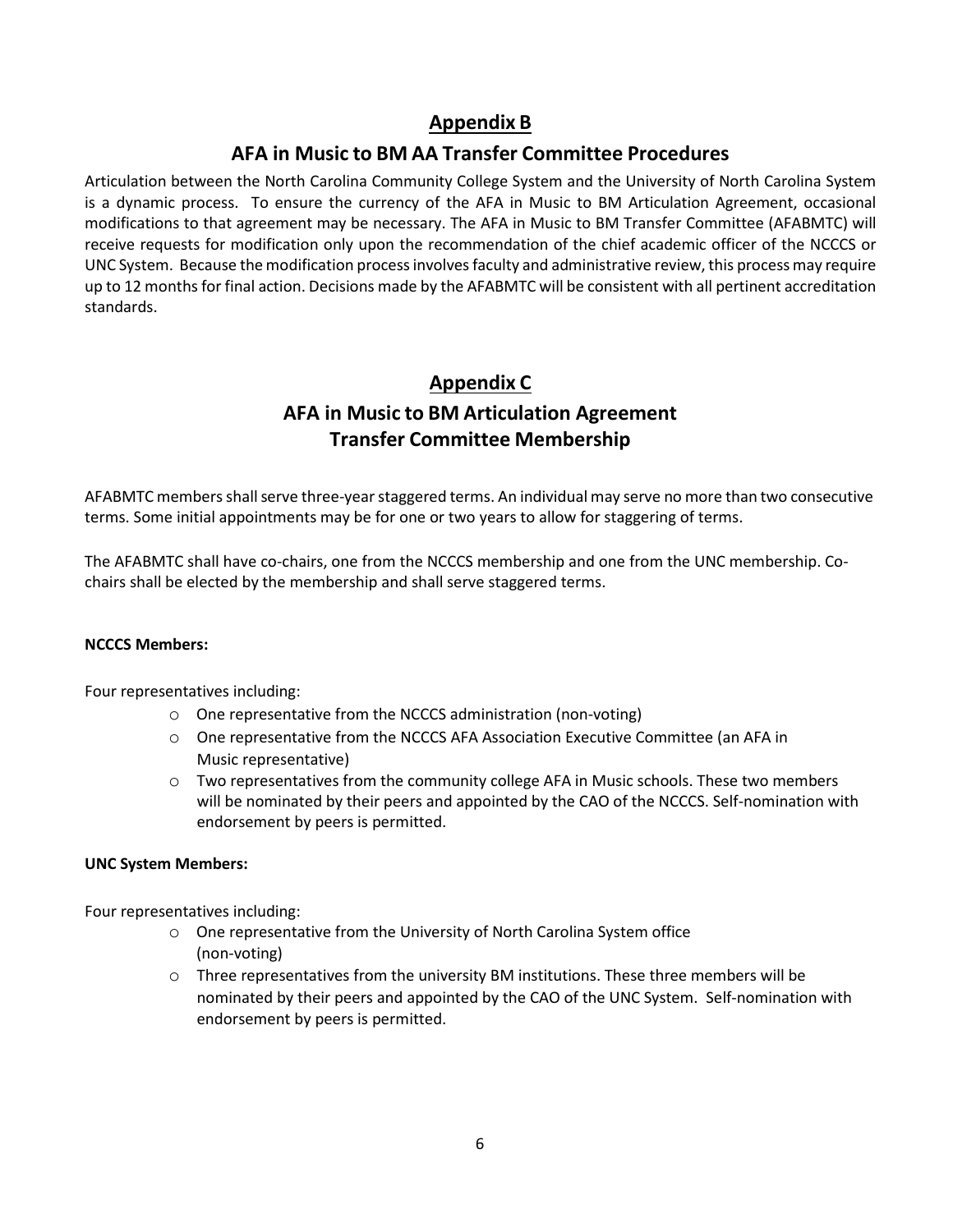# **Appendix D**

# **AFA in Music to BM Articulation Agreement Transfer Credit Appeal Procedure**

**Guiding Principle**: If a student from a North Carolina Community College System (NCCCS) college believes the terms of the AFA in Music to BM Articulation Agreement have not been honored by a University of North Carolina System (UNC System) institution to which the student has been admitted, the student may invoke the AFA in Music to BM AA Transfer Credit Appeal Procedure.

### **Steps in Filing an Appeal**

### **Step #1:**

- **No later than the last day of classes of the first semester for which admission is offered**, the student must submit an AFA in Music to BM Articulation Agreement Transfer Credit Appeal Form along with any supporting documentation to the music chair/executive or other campus designee at the UNC System campus to which the student has been admitted. Students first enrolling at the senior institution in a summer session must submit their appeal by the end of the subsequent fall semester.
- **The student must specify on the appeal form the specific AFA in Music to BM Articulation Agreement language that is in contention. Appeals that lack this information will not be considered.**
- $\Box$  The music chair/executive or other campus designee will review the appeal and respond in writing (email or letter) to the student within 15 business days of receiving the student's appeal.

### **Step #2:**

- $\Box$  If the student is not satisfied with the decision of the music chair/executive or other campus designee, the student may appeal on the same form to the next designated administrator (e.g. dean/viceprovost/chief academic officer [provost]) of the specific university within 15 days of written notice of the director's decision.
- $\Box$  The designated administrator will review the appeal and respond in writing (email or letter) to the student within 15 business days of receiving the student's appeal.

### **Step #3**

 $\Box$  If the student is not satisfied with the decision of the designated administrator, the student may appeal to the AFA to BM Transfer Committee (AFABMTC) appeals subcommittee, composed of the co-chairs, a representative from the UNC System, and a representative from the NCCCS. The student must submit the appeal to the subcommittee within 15 days of the receipt of the provost's decision. The appeal to the AFA to BM Transfer Committee (AFABMTC) appeals subcommittee should be sent to:

> UNC System AFA to BM Transfer Committee (AFABMTC) AFA in Music to BM Articulation Agreement Appeal PO Box 2688, Chapel Hill, NC 27515

If a consensus is reached by the subcommittee, the student will be notified within 15 business days; if a consensus resolution is not reached, the appeal will be forwarded by the subcommittee to the full AFABMTC within 10 business days. The AFABMTC will review the appeal and notify the student of the final decision within 10 business days of receiving the appeal.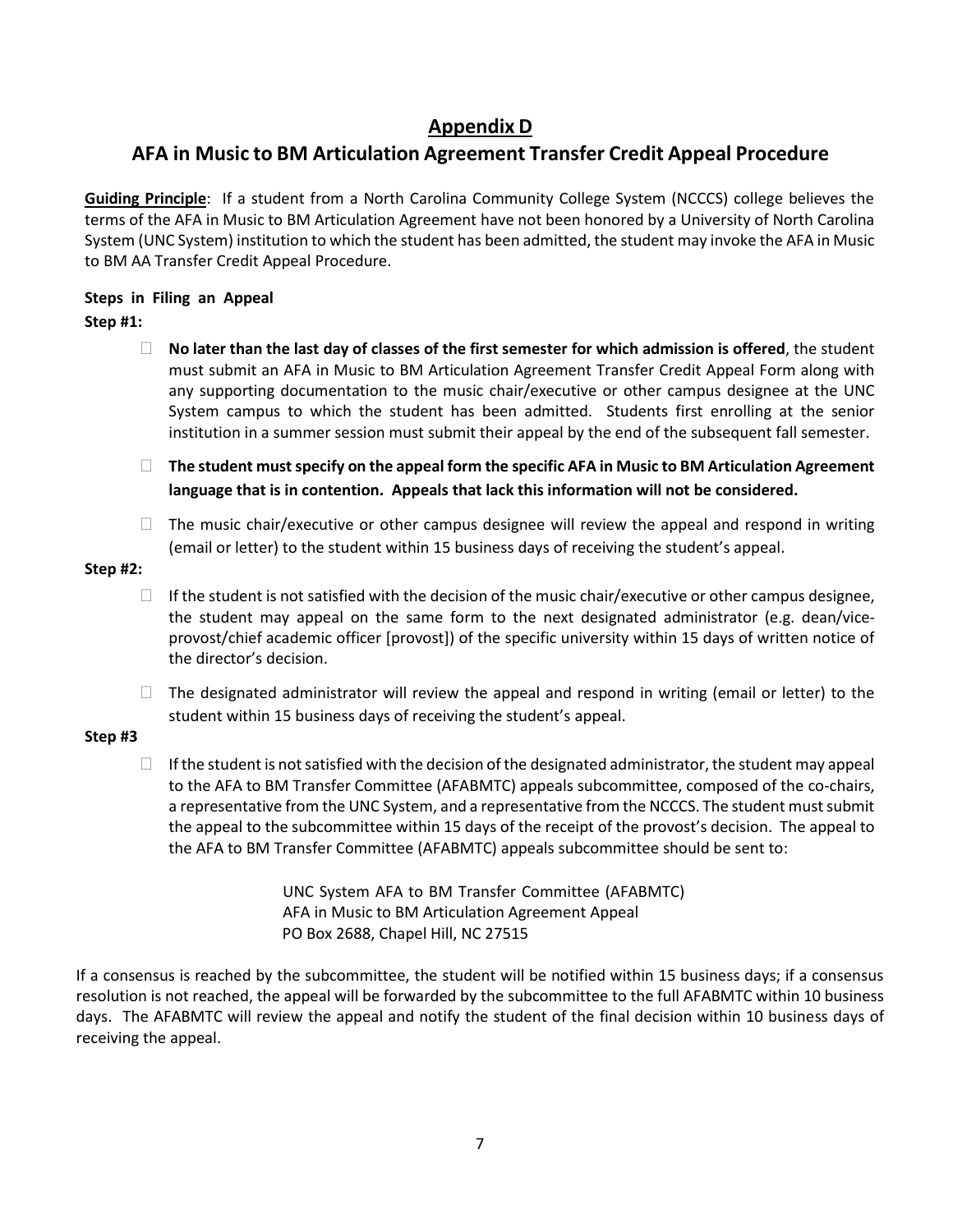# **AFA in Music to BM Articulation Agreement Transfer Credit Appeal Form University of North Carolina System/North Carolina Community College System**

### **Section 1: Student Information** (*to be completed by the student submitting the form*)

 The completed form and any supporting documentation **must be submitted to the UNC System institution's music chair/executive no later than the last day of classes of the first semester for which admission is offered or by the end of the subsequent fall semester for students enrolling in the summer.**

 $\Box$  You must specify the nature of the appeal and cite the specific AFA in Music to BM Articulation Agreement language that is in contention. Appeals that do not include this information cannot be considered.

|                       |                                                                                                                                                                                                                               |        |         | MI:   |
|-----------------------|-------------------------------------------------------------------------------------------------------------------------------------------------------------------------------------------------------------------------------|--------|---------|-------|
|                       | (Please print or type)                                                                                                                                                                                                        |        |         |       |
|                       |                                                                                                                                                                                                                               |        |         |       |
|                       | (Number and Street)                                                                                                                                                                                                           | (City) | (State) | (Zip) |
|                       | (Area code/Number)                                                                                                                                                                                                            | Email: |         |       |
|                       | Community College from which AFA in Music was earned:<br>UNC System institution offering admission: ______________________beginning (semester/yr.)_________                                                                   |        |         |       |
|                       |                                                                                                                                                                                                                               |        |         |       |
| supporting documents. | Section 2: Basis for your appeal: State your concern(s), citing specific language in the AFA in Music to BM<br>Articulation Agreement that is applicable to your contention. Attach AFA in Music to BM Articulation Agreement |        |         |       |

| Student Signature: | Date:        |
|--------------------|--------------|
|                    |              |
| Date Received:     | Received by: |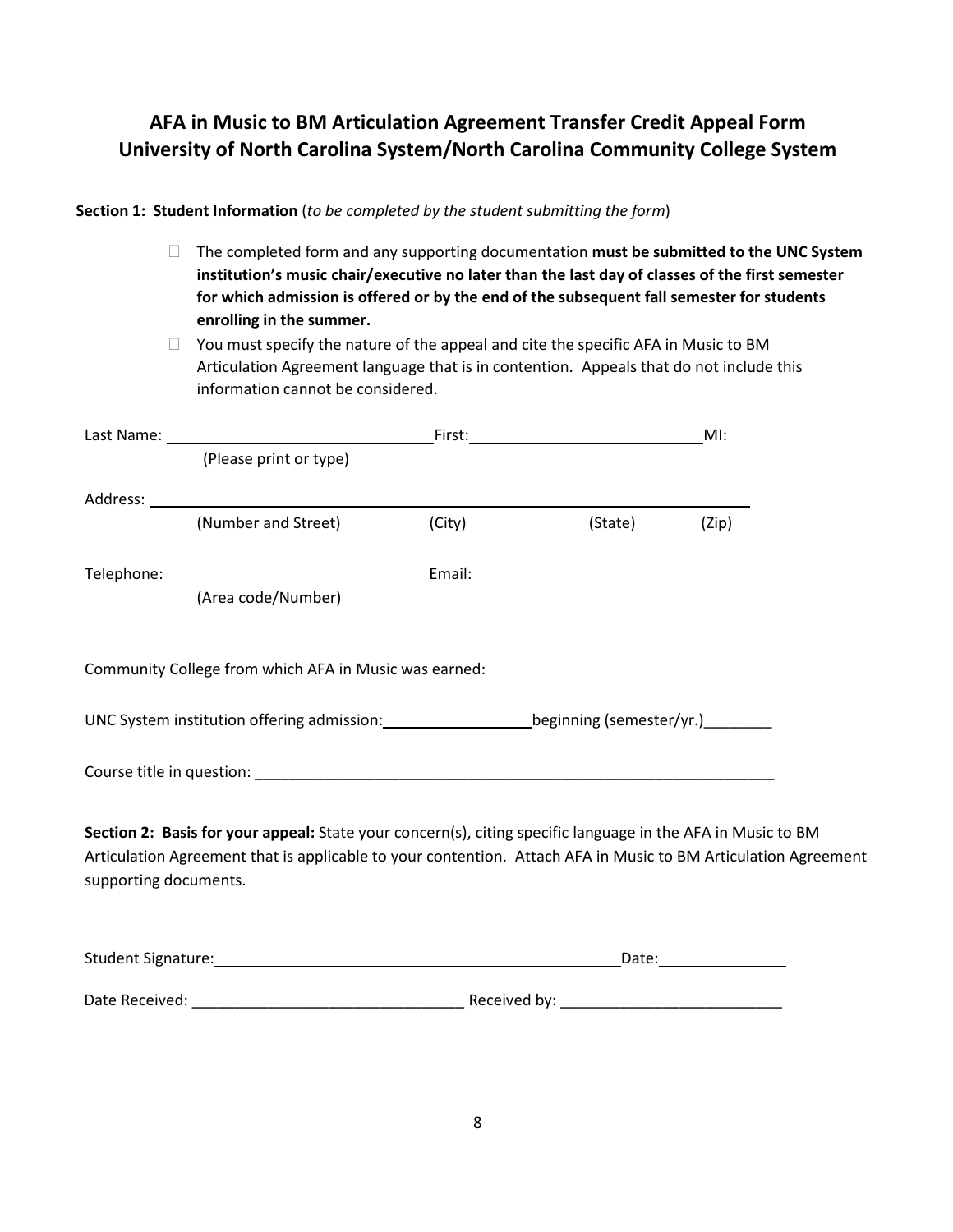## **Appendix E**

### (Effective Term: Fall 2018)

### **Associate in Fine Arts in Music (A10700) Curriculum Standard**

The Associate in Fine Arts in Music degree shall be granted for a planned program of study consisting of a minimum of 60-61 semester hours of college transfer courses. Within the degree program, the institution shall include opportunities for the achievement of competence in reading, writing, oral communication, fundamental mathematical skills, and basic computer use.

| <b>English Composition (6 SHC)</b>                             |     |                                                        |           |
|----------------------------------------------------------------|-----|--------------------------------------------------------|-----------|
| ENG                                                            | 111 | Writing & Inquiry                                      | $(3$ SHC) |
| <b>ENG</b>                                                     | 112 | Writing/Research in the Disciplines                    | $(3$ SHC) |
|                                                                |     | <b>Communications and Humanities/Fine Arts (3 SHC)</b> |           |
|                                                                |     | Select one course from the following disciplines:      |           |
| ART                                                            | 111 | Art Appreciation                                       | $(3$ SHC) |
| ART                                                            | 114 | Art History Survey I                                   | $(3$ SHC) |
| ART                                                            | 115 | Art History Survey II                                  | $(3$ SHC) |
| <b>COM</b>                                                     | 231 | <b>Public Speaking</b>                                 | $(3$ SHC) |
| <b>ENG</b>                                                     | 231 | American Literature I                                  | $(3$ SHC) |
| ENG                                                            | 232 | American Literature II                                 | $(3$ SHC) |
| ENG                                                            | 241 | <b>British Literature I</b>                            | $(3$ SHC) |
| <b>ENG</b>                                                     | 242 | <b>British Literature II</b>                           | $(3$ SHC) |
| <b>MUS</b>                                                     | 110 | <b>Music Appreciation</b>                              | $(3$ SHC) |
| <b>MUS</b>                                                     | 112 | Introduction to Jazz                                   | $(3$ SHC) |
| PHI                                                            | 215 | Philosophical Issues                                   | $(3$ SHC) |
| PHI                                                            | 240 | Introduction to Ethics                                 | $(3$ SHC) |
| <b>Social/Behavioral Sciences (6 SHC)</b>                      |     |                                                        |           |
|                                                                |     | Select two courses from two different disciplines:     |           |
|                                                                |     |                                                        |           |
| ECO                                                            | 251 | Principles of Microeconomics                           | $(3$ SHC) |
| ECO                                                            | 252 | Principles of Microeconomics                           | $(3$ SHC) |
| <b>HIS</b>                                                     | 111 | <b>World Civilizations I</b>                           | $(3$ SHC) |
| <b>HIS</b>                                                     | 112 | <b>World Civilizations II</b>                          | $(3$ SHC) |
| <b>HIS</b>                                                     | 131 | American History I                                     | $(3$ SHC) |
| <b>HIS</b>                                                     | 132 | American History II                                    | $(3$ SHC) |
| POL                                                            | 120 | American Government                                    | $(3$ SHC) |
| <b>PSY</b>                                                     | 150 | General Psychology                                     | $(3$ SHC) |
| SOC                                                            | 210 | Introduction to Sociology                              | $(3$ SHC) |
|                                                                |     |                                                        |           |
|                                                                |     |                                                        |           |
| <b>Math (3-4 SHC)</b><br>Select one course from the following: |     |                                                        |           |
| MAT                                                            | 143 | <b>Quantitative Literacy</b>                           | $(3$ SHC) |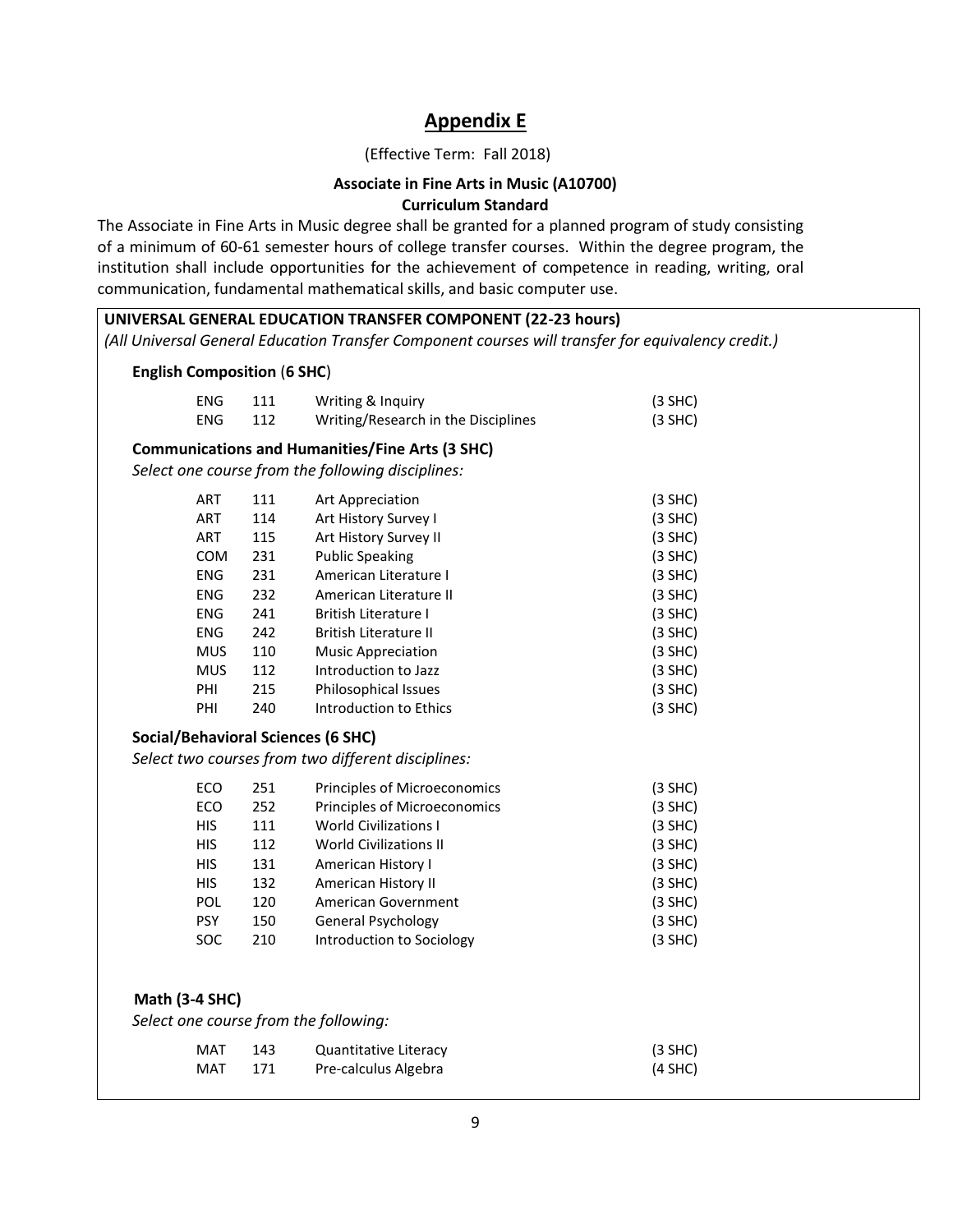| Natural Sciences (4 SHC) Select 4 SHC from the following: |            |      |                                                                                                   |           |     |
|-----------------------------------------------------------|------------|------|---------------------------------------------------------------------------------------------------|-----------|-----|
|                                                           |            |      |                                                                                                   |           |     |
|                                                           | <b>AST</b> | 111  | Descriptive Astronomy                                                                             | $(3$ SHC) | and |
|                                                           | <b>AST</b> | 111A | Descriptive Astronomy Lab                                                                         | $(1$ SHC) |     |
|                                                           | <b>AST</b> | 151  | General Astronomy I                                                                               | $(3$ SHC) | and |
|                                                           | AST        | 151A | General Astronomy I Lab                                                                           | $(1$ SHC) |     |
|                                                           |            |      |                                                                                                   |           |     |
|                                                           | <b>BIO</b> | 110  | Principles of Biology                                                                             | $(4$ SHC) |     |
|                                                           | <b>BIO</b> | 111  | General Biology I                                                                                 | $(4$ SHC) |     |
|                                                           | <b>CHM</b> | 151  | <b>General Chemistry I</b>                                                                        | $(4$ SHC) |     |
|                                                           | GEL        | 111  | Geology                                                                                           | $(4$ SHC) |     |
|                                                           | <b>PHY</b> | 110  | <b>Conceptual Physics</b>                                                                         | $(3$ SHC) | and |
|                                                           | <b>PHY</b> | 110A | Conceptual Physics Lab                                                                            | $(1$ SHC) |     |
|                                                           |            |      | ADDITIONAL GENERAL EDUCATION HOURS (3 SHC) Select one course from the following discipline areas: |           |     |
|                                                           |            |      |                                                                                                   |           |     |
|                                                           |            |      | All courses listed below are classified as UGETC with the exception of foreign language.          |           |     |
|                                                           |            |      |                                                                                                   |           |     |
|                                                           | ART        | 111  | Art Appreciation                                                                                  | $(3$ SHC) |     |
|                                                           | ART        | 114  | Art History Survey I                                                                              | $(3$ SHC) |     |
|                                                           | ART        | 115  | Art History Survey II                                                                             | $(3$ SHC) |     |
|                                                           | COM        | 231  | <b>Public Speaking</b>                                                                            | $(3$ SHC) |     |
|                                                           | ENG        | 231  | American Literature I                                                                             | $(3$ SHC) |     |
|                                                           | <b>ENG</b> | 232  | American Literature II                                                                            | $(3$ SHC) |     |
|                                                           | ENG        | 241  | <b>British Literature I</b>                                                                       | $(3$ SHC) |     |
|                                                           | ENG        | 242  | British Literature II                                                                             | $(3$ SHC) |     |
|                                                           | <b>MUS</b> | 110  | <b>Music Appreciation</b>                                                                         | $(3$ SHC) |     |
|                                                           | <b>MUS</b> | 112  | Introduction to Jazz                                                                              | $(3$ SHC) |     |
|                                                           | PHI        | 215  | Philosophical Issues                                                                              | $(3$ SHC) |     |
|                                                           | PHI        | 240  | Introduction to Ethics                                                                            | $(3$ SHC) |     |
|                                                           |            |      | Any foreign language course classified as general education/humanities                            |           |     |
|                                                           |            |      | on the Comprehensive Articulation transfer course list.                                           |           |     |
| <b>OTHER REQUIRED HOURS (34-36 SHC)</b>                   |            |      |                                                                                                   |           |     |
|                                                           |            |      | Academic Transition: The following course is required (1 SHC):                                    |           |     |
|                                                           | <b>ACA</b> | 122  | <b>College Transfer Success</b>                                                                   | $(1$ SHC) |     |
|                                                           |            |      | <b>Music Theory:</b> The following courses are required (8 SHC):                                  |           |     |
|                                                           | <b>MUS</b> | 121  | Music Theory I                                                                                    | $(3$ SHC) |     |
|                                                           | <b>MUS</b> | 122  | Music Theory II                                                                                   | $(3$ SHC) |     |
|                                                           | <b>MUS</b> | 125  | Aural Skills I                                                                                    | $(1$ SHC) |     |
|                                                           | <b>MUS</b> | 126  | Aural Skills II                                                                                   | $(1$ SHC) |     |
|                                                           |            |      |                                                                                                   |           |     |
|                                                           |            |      |                                                                                                   |           |     |
|                                                           |            |      | Applied Music: The following courses are required (4 SHC):                                        |           |     |
|                                                           | <b>MUS</b> | 161  | <b>Applied Music I</b>                                                                            | (2 SHC)   |     |
|                                                           | <b>MUS</b> | 162  | <b>Applied Music II</b>                                                                           | (2 SHC)   |     |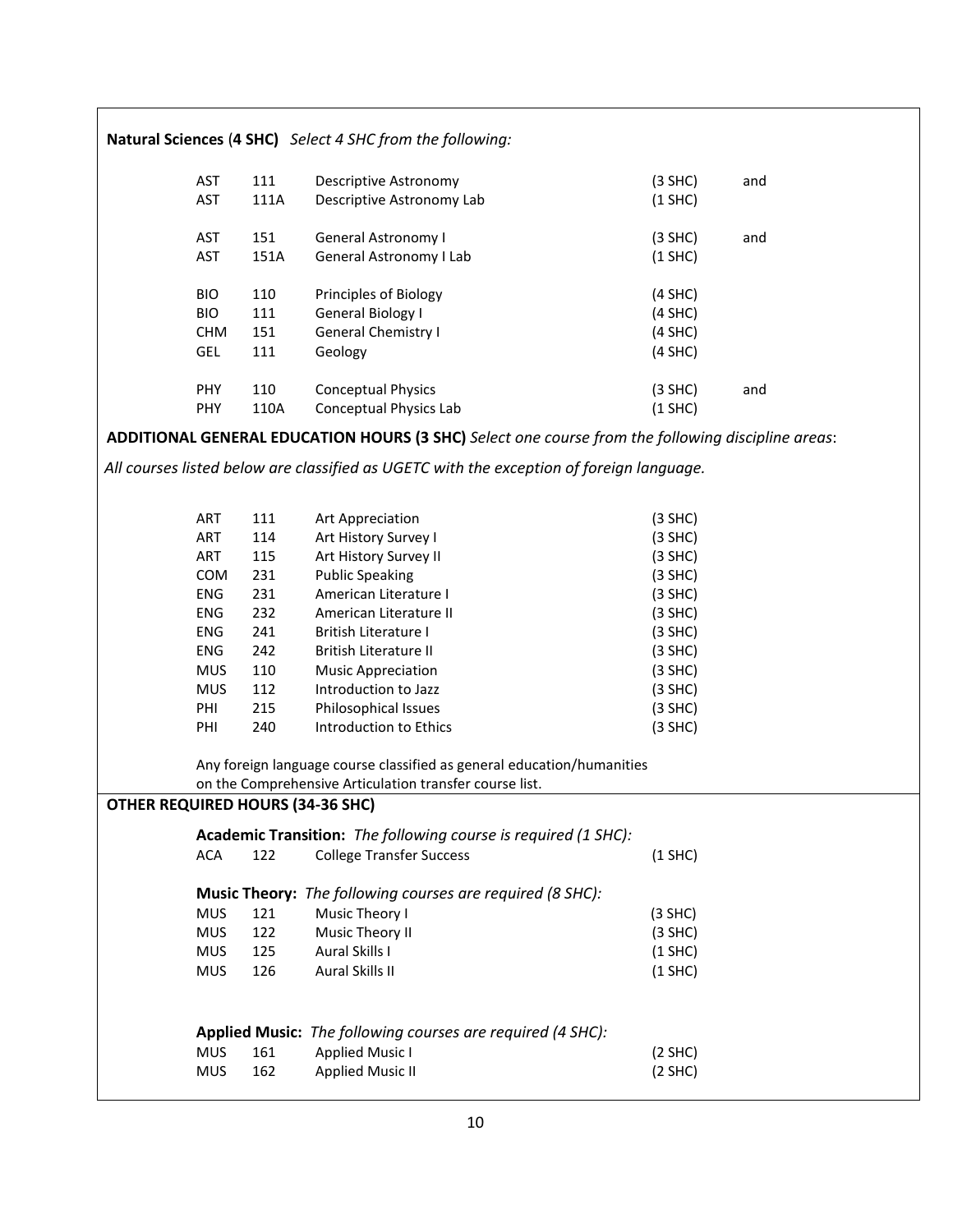|            |     | <b>Class Music</b> The following courses are required (2 SHC): |           |  |
|------------|-----|----------------------------------------------------------------|-----------|--|
| <b>MUS</b> | 151 | Class Music L                                                  | $(1$ SHC) |  |
| <b>MUS</b> | 152 | Class Music II                                                 | (1 SHC)   |  |

#### **Ensemble** *(2-4 SHC) Select 2-4 SHC from the following courses:*

| <b>MUS 131</b> | Chorus                      | (1 SHC) | <b>MUS 132</b> | Chorus II                  | (1 SHC)   |
|----------------|-----------------------------|---------|----------------|----------------------------|-----------|
| <b>MUS 231</b> | Chorus III                  | (1 SHC) | <b>MUS 232</b> | Chorus IV                  | $(1$ SHC) |
| <b>MUS 133</b> | Band I                      | (1 SHC) | <b>MUS 134</b> | Band II                    | $(1$ SHC) |
| <b>MUS 233</b> | Band III                    | (1 SHC) | <b>MUS 234</b> | <b>Band IV</b>             | $(1$ SHC) |
| <b>MUS 135</b> | Jazz Ensemble I             | (1 SHC) | MUS 136        | Jazz Ensemble II           | $(1$ SHC) |
| <b>MUS 235</b> | Jazz Ensemble III           | (1 SHC) | <b>MUS 236</b> | Jazz Ensemble IV           | $(1$ SHC) |
| <b>MUS 137</b> | Orchestra I                 | (1 SHC) | <b>MUS 138</b> | Orchestra II               | $(1$ SHC) |
| <b>MUS 237</b> | Orchestra III               | (1 SHC) | <b>MUS 238</b> | Orchestra IV               | $(1$ SHC) |
| <b>MUS 173</b> | Opera Production I          | (1 SHC) | <b>MUS 174</b> | <b>Opera Production II</b> | $(1$ SHC) |
| <b>MUS 273</b> | <b>Opera Production III</b> | (1 SHC) | <b>MUS 274</b> | <b>Opera Production IV</b> | $(1$ SHC) |
| <b>MUS 141</b> | Ensemble I                  | (1 SHC) | <b>MUS 142</b> | Ensemble II                | $(1$ SHC) |
| <b>MUS 241</b> | Ensemble III                | (1 SHC) | <b>MUS 242</b> | Ensemble IV                | $(1$ SHC) |
| <b>MUS 181</b> | Show Choir                  | (4 SHC) | <b>MUS 253</b> | Big Band                   | (1 SHC)   |
|                |                             |         |                |                            |           |

*An additional 15-19 SHC (depending on selection of math and ensemble courses) of courses should be selected from the courses classified as pre-major, elective, general education, or UGETC within the Comprehensive Articulation Agreement to total 60-61 semester hour credits. Students should select these courses based on their intended major and transfer institution.*

### **Total Semester Hours Credit (SHC) in Program: 60-61\***

*\*One semester hour of credit may be included in a 61 SHC Associate in Fine Arts in Music program of study. The transfer of this hour is not guaranteed.*